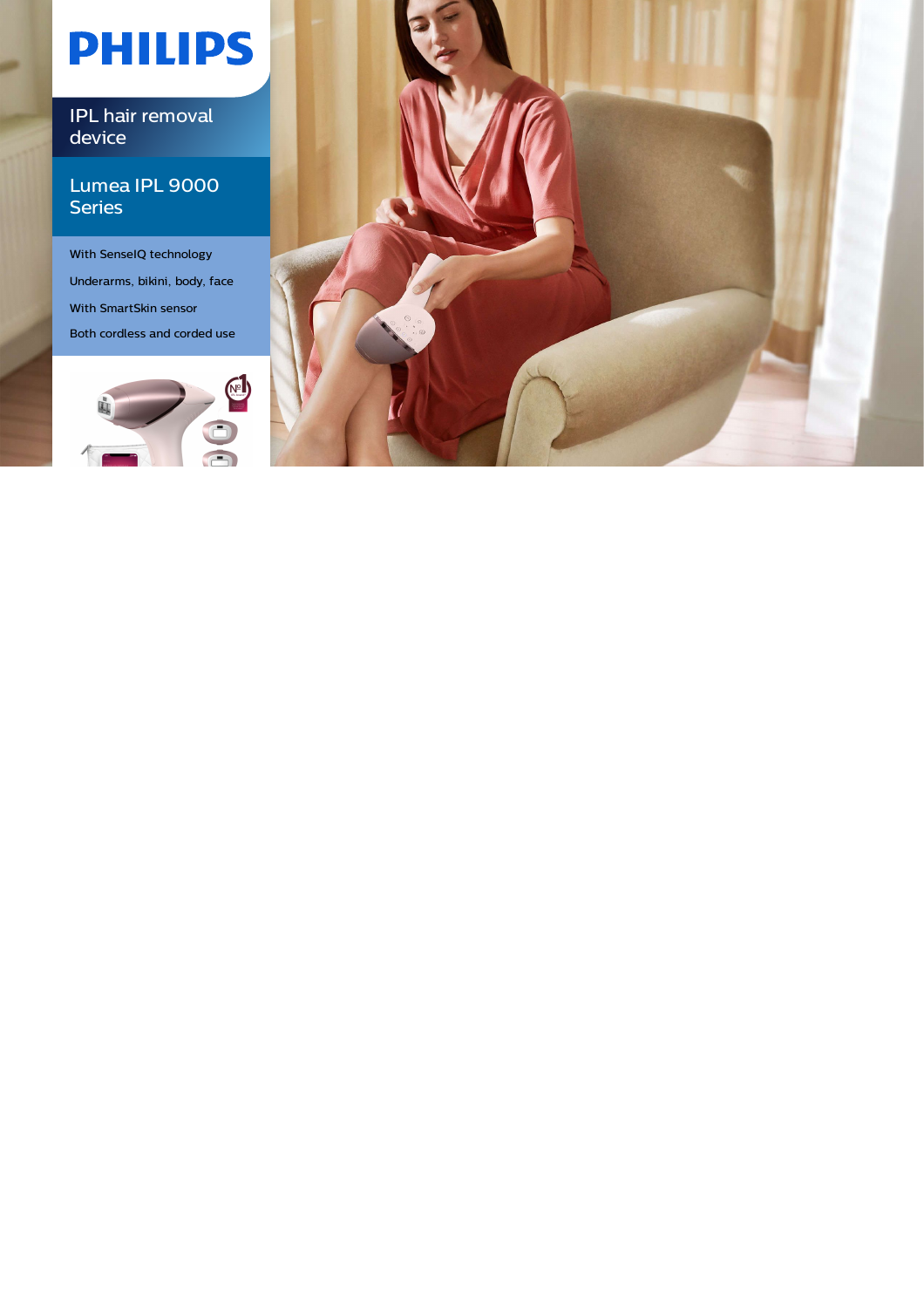## **Highlights**

#### **6 months hair-free\***



IPL stands for Intense Pulsed Light. It's a technology that uses warm gentle light to put hair to sleep. Light travels to the hair's root causing the follicle to go into a resting phase and stimulating the hair to be released. Repeat treatments gradually prevent hair from growing back, leaving your skin beautifully hair-free and touchably smooth. Philips Lumea is developed with dermatologists and clinically tested to ensure easy, effective and comfortable treatments even on sensitive areas, all from the comfort of your own home.

#### **3 treatments, 92% less hair\*\*\***



Objective studies show up to 92% hair reduction after three treatments\*\*\*. Carry out the first four treatments every two weeks, and the next eight treatments every four weeks. After 12 treatments you can enjoy six months of hair-free smooth skin\*.

#### **SenseIQ technology**



Senses. Lumea's SmartSkin sensor detects your skin tone and indicates the most comfortable light setting for you. Adapts. Intelligent

attachments adapt programs tailored for each body area. Cares. Co-developed with dermatologists and inspired by you for a gentle, long-lasting hair removal, even on sensitive areas\*\*\*\*.

#### **450,000 flashes in total\*\*\*\*\***



Our lamp can flash up to 450.000 times throughout its lifetime\*\*\*\*\* .

#### **Treatment of body areas**



Your body is unique. And its skin, curves and contours should be treated uniquely too. Lumea's total-body attachments are shaped to perfectly fit every curve, and will adapt programs tailored to each body area. Treatment windows are designed to maximize contact with your skin to ensure light doesn't escape, enabling effective and gentle treatments even on delicate or sensitive areas.

#### **Bikini attachment**



Click on the intelligent bikini attachment and it will adapt a tailored program specifically for that area. It has an optimal 3 cm2 window with a transparent filter for extra comfort and the

curved design compliments your body's contours for maximum contact, efficiency and comfort. 78% of women satisfied with hair reduction in bikini area\*\*\*\*\*\*.

#### **Body attachment**



The intelligent body attachment has our largest treatment window: 4.1 cm2. So it's perfect for quickly treating larger body areas like the legs, arms and stomach. In fact you can treat both lower legs in only 8.5 minutes. The curved-in design closely follows your body's contours for maximum skin contact. Click on the attachment and it adapts a tailored program specifically to your body. 83% of women satisfied with hair reduction on legs\*\*\*\*\*\*.

#### **SmartSkin sensor**



Lumea IPL with SenseIQ technology has five easy-to-choose light settings. The SmartSkin sensor detects your skin tone then indicates the most comfortable light setting for whichever area you're treating.